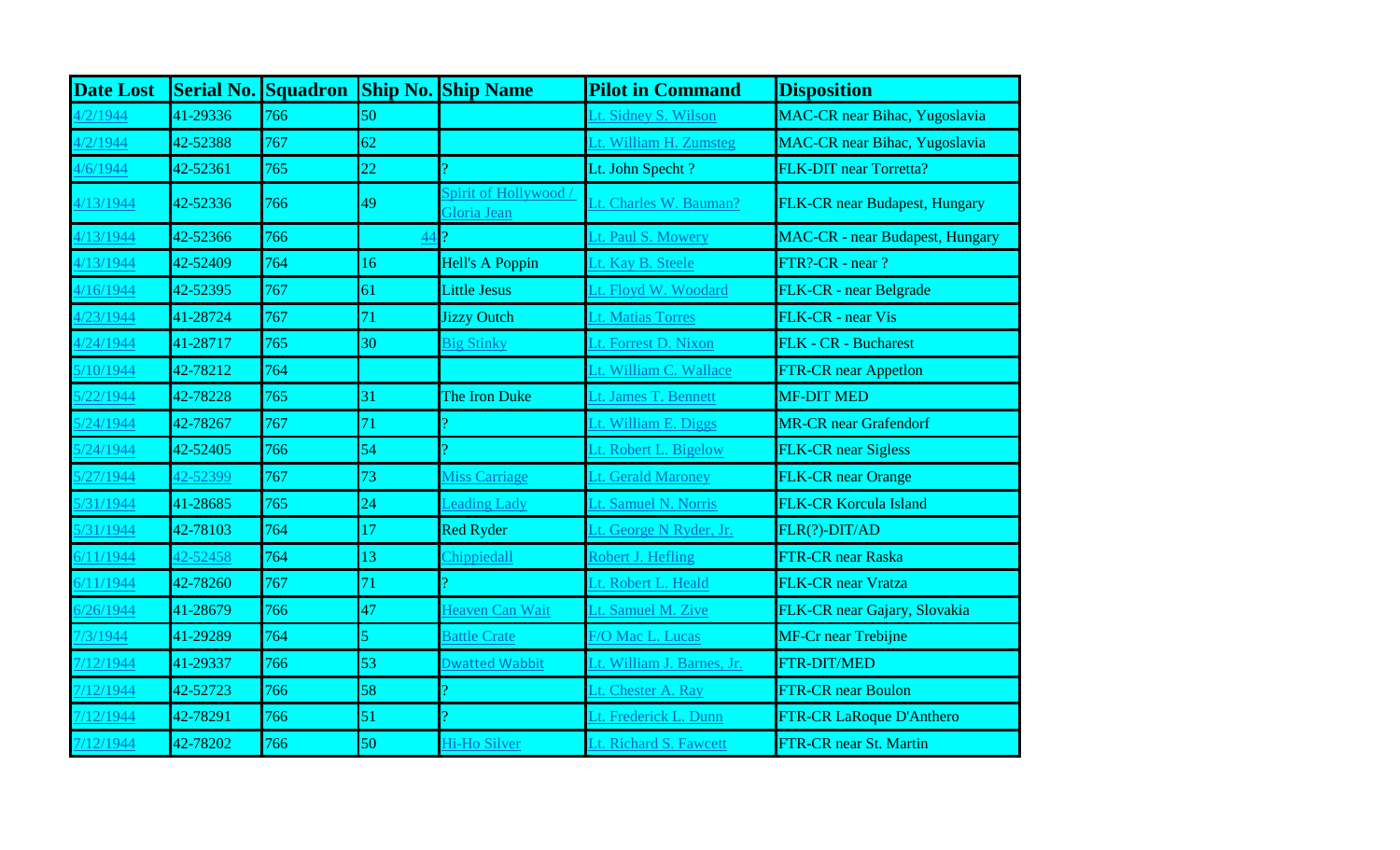| /15/1944  | 42-50303 | 765 | $22\frac{1}{2}$ |                        | Lt. William Z. Weems         | <b>FLK-CR</b> near Frasimal        |
|-----------|----------|-----|-----------------|------------------------|------------------------------|------------------------------------|
| /22/1944  | 41-29362 | 764 |                 | Lucky Seven            | Lt. Clarence W. Bloxom       | FLK-C/L near Alexandria            |
| 7/22/1944 | 42-50948 | 766 | $\sigma$        |                        | Lt. Elias E. Moses           | FLK-CR near Ploesti, Romania       |
| /22/1944  | 41-29313 | 766 | 45              | Hottest ?? In Town     | Lt. Turner Holmes            | <b>OOF-CR near Torretta, Italy</b> |
| /22/1944  | 42-78253 | 765 | 29              |                        | Lt. Nobel Taylor             | FLK-CR near Torretta, Italy        |
| 7/25/1944 | 41-28693 | 764 |                 | War Eagle              | Lt. Richard E. Freeman       | FLK-CR St. Peter i.d. Au           |
| 7/25/1944 | 42-52486 | 765 | 26              | <b>Irish Angel</b>     | Lt. Robert G. Wester         | <b>CR</b> , Bail out over Vis      |
| 7/25/1944 | 42-95383 | 764 | 12              | <b>Lazy Lady</b>       | Grover F. Mitchell           | FLK-CR St. Georgen a. Gusen        |
| /25/1944  | 42-52459 | 764 | 8               | <b>Winona Belle</b>    | Lt. Wray M. Stitch           | FTR -CR Bad Zell                   |
| 7/25/1944 | 42-52451 | 767 | 66              |                        | Lt. John J. Kane             | FLK-CR Molln                       |
| 7/25/1944 | 42-52368 | 765 | 34              | Piecemaker             | Lt. Glenial Fulks            | <b>FTR-CR Tragwein</b>             |
| /25/1944  | 42-95257 | 767 | 72              |                        | Lt. Rolland T. Olson         | <b>FTR-CR Zeltweg</b>              |
| /25/1944  | 41-29529 | 765 | 23              | <b>Hard Guy</b>        | Lt. Robert A. Warren, Jr.    | <b>FTR-CR Luftenberg</b>           |
| 725/1944  | 41-28850 | 766 | 44              |                        | Lt. Joseph B. Hesser         | <b>FTR-CR Schwertberg</b>          |
| 7/25/1944 | 41-28732 | 764 | 18              | Swee' Pea              | Lt. Edgar Trenner            | FLK-CR Torretta, Italy (salvaged)  |
| /25/1944  | 42-94732 | 767 | 68              | <b>Tail Dragon</b>     | Lt. Edwin W. Bowyer          | FTR -CR Bad Zell                   |
| 7/25/1944 | 41-28867 | 765 | 21              | <b>Sleepy Time Gal</b> | Lt. Kenneth O. Githens       | <b>FTR-CR Rechberg</b>             |
| 7/25/1944 | 41-28836 | 767 | 69              | none -                 | Lt. Robert H. Fisher         | FTR-CR Hofkirchen i. Tr.           |
| 7/25/1944 | 44-40632 | 764 |                 |                        |                              | <b>CON</b>                         |
| 8/3/1944  | 41-28970 | 765 | 33              | Liberty Belle          | Lt. Robert E. Schweisberger  | <b>MF-CR</b> near Ravena           |
| 8/7/1944  | 42-52436 | 766 | 48              |                        | Lt. Robert E. Sterrett       | <b>MF-CR</b> near Ostffyassen      |
| 8/12/1944 | 44-40621 | 764 | $\overline{6}$  |                        | Lt. James H. Cain            | <b>FLK-CR</b> over Genoa           |
| 8/17/1944 | 42-78519 | 767 | 75              |                        | Lt. Thomas C. Moore          | FLK-DIT/MED                        |
| 8/22/1944 | 41-28681 | 767 | 73              | Our Baby               | Lt. Robert G. Swinehart      | <b>MIA-CR</b> near Lake Balatan    |
| 8/23/1944 | 41-28689 | 766 | 40              | <b>Sweet Chariot</b>   | Lt. Gordon W. Rosecrans, Jr. | <b>MF-CR ??</b>                    |
| 8/24/1944 | 42-51336 | 766 | 46              | <b>Shady Lady</b>      | Lt. John R. Wren, Jr.        | <b>FLK-CR</b> near Pesaro          |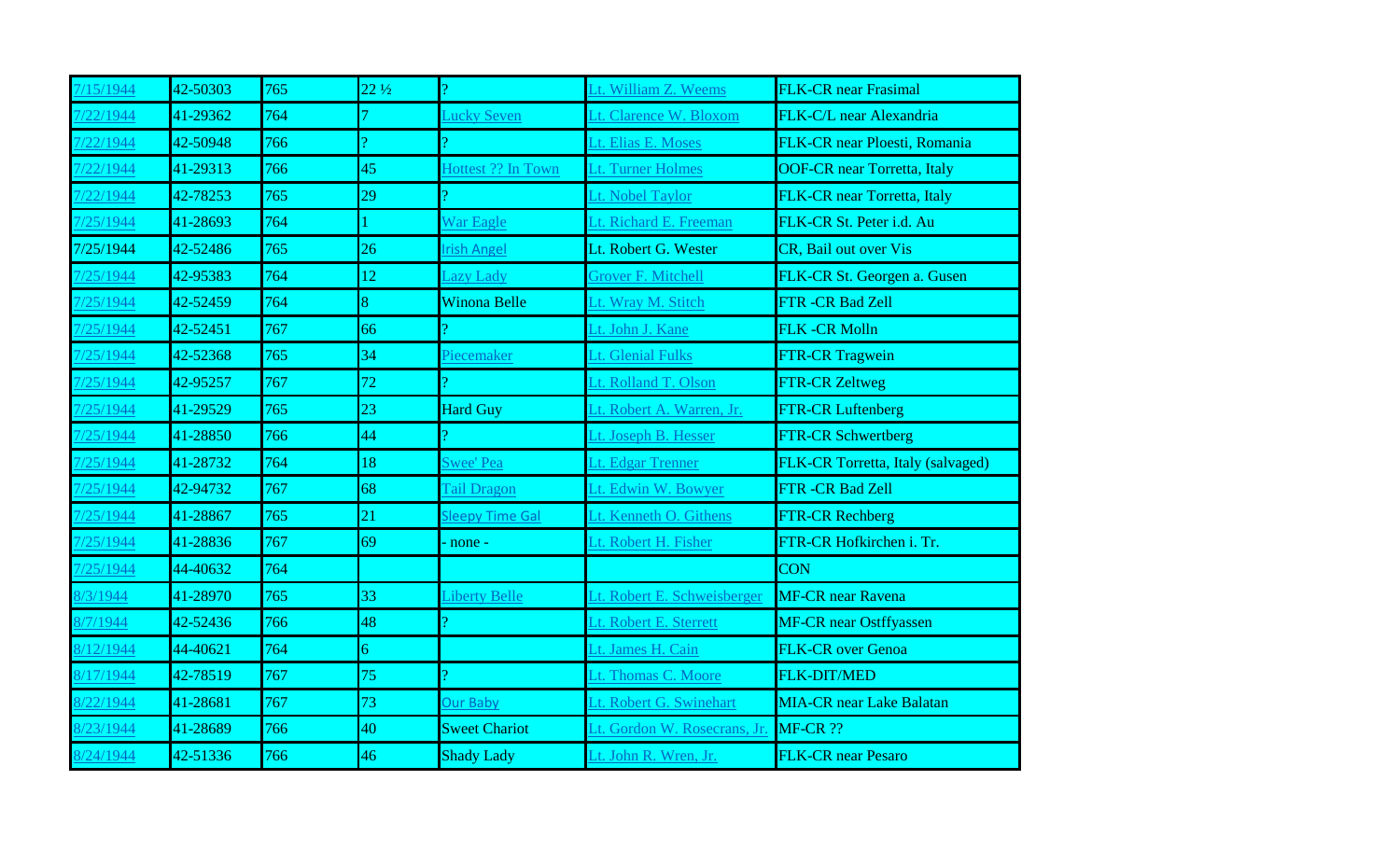| /26/1944   | 42-78332 | 766 | 54       |                         | Lt. Howard O?. Wilson       | <b>OOF</b> near Mostar                |
|------------|----------|-----|----------|-------------------------|-----------------------------|---------------------------------------|
| 9/10/1944  | 44-41113 | 765 | 22       |                         | Lt. Robert K. Baker         | <b>Burned at Lyon, France</b>         |
| 9/25/1944  | 44-41069 | 767 | 12-Mar   | <b>Ford's Folly</b>     | Lt. Ralph E. Newton         | MF-CR near ?                          |
| 10/4/1944  | 42-78247 | 765 | 39       | none -                  | Lt. William E Waggoner      | <b>FLK-CL</b> near Penzing            |
| 10/4/1944  | 44-40896 | 764 | 4        |                         | Lt. Douglas T. Herrin       | <b>MIA</b>                            |
| 10/4/1944  | 42-78444 | 765 | 24       | All American            | Lt. Robert R. Chalmers      | <b>FLK-CR</b> near Tolmin             |
| 10/4/1944  | 42-78466 | 766 | 47       | <b>Urgent Virgin</b>    | Lt. Walter J. Chester       | <b>FLK-CR</b> at Sleisheim            |
| 10/4/1944  | 42-51338 | 766 | 54       |                         | Lt. Robert D. Falkner       | FLK-CR near Andau                     |
| 10/4/1944  | 42-50970 | 764 | 13       | Lucky Lady              | Lt. John L. Turner, Jr.     | FLK-CR near Munich, Germany           |
| 10/4/1944  | 44-41039 | 764 |          | Male Box                | Lt. William M. Powell       | <b>HBB-CR</b> at Mining               |
| 10/13/1944 | 42-78627 | 765 | 20       | none -                  | Lt. Willard R. King         | <b>MAC-CR</b> near Foggia, Italy      |
| 0/13/1944  | 42-78591 | 766 | 48       |                         | Lt. Arthur Trier            | <b>MAC-CR</b> near Foggia, Italy      |
| 10/16/1944 | 44-41093 | 766 | 45       |                         | Lt. Roy F. Kuhlman          | <b>FLK-CR near Gospic</b>             |
| 11/6/1944  | 44-41150 |     | $\Omega$ |                         | <b>Stockton B. Shaw</b>     | <b>FLK-CR</b>                         |
| 1/15/1944  | 42-51971 | 765 |          |                         | Lt. William F. Beatty       | <b>WEA-CR</b> near Innsbruck, Austria |
| 1/19/1944  | 42-95287 | 766 | 5?       | Strictly G.I.           | Arthur E. Farnham, Jr.      | FLK-CR near Duboj                     |
| 11/20/1944 | 44-41162 | 765 | 38       | <b>Stumpy Joe</b>       | Lt. Arthur R. Hughes        | <b>OOF- CR near Garensnica</b>        |
| 1/20/1944  | 42-51422 | 767 | 72       | Ő                       | Lt. Robert A. Crinkley      | <b>OOF-CR Yugoslavia</b>              |
| 1/20/1944  | 41-29006 | 767 | Ő        |                         | Lt. Charles F. Krahn        | OOF-DIT/AD                            |
| 2/11/1944  | 44-41338 | 766 | 56       | Cherokee                | Lt. Jay M. Garner           | FLK-CL Torretta, Italy                |
| 12/15/1944 | 42-51346 | 765 | $\Omega$ | <b>Jake's Nabor</b>     | <b>Clarence P. Marshall</b> | <b>MF-CR</b> near Vordernberg         |
| 2/16/1944  | 42-51922 | 766 | 41       |                         | Lt. Lee B. Ward, Jr.        | FLK-CR Ljubljana                      |
| 2/17/1944  | 42-51319 | 767 | 69       |                         | Lt. Frederick B. Capalbo    | <b>FTR-CR Berau</b>                   |
| 12/17/1944 | 42-95304 | 766 | 42       |                         | Lt. Nicholas Sidovar        | FTR-CR near Karlovač                  |
| 2/17/1944  | 42-52025 | 765 | 26       | <b>Arsenic and Lace</b> | Lt. Gerald R. Smith         | <b>FTR-CR</b> near Breun              |
| 12/17/1944 | 42-50953 | 765 | 39       | The Flying Finger       | Lt. Phillip J. Crossman     | <b>FTR-CR near Breun</b>              |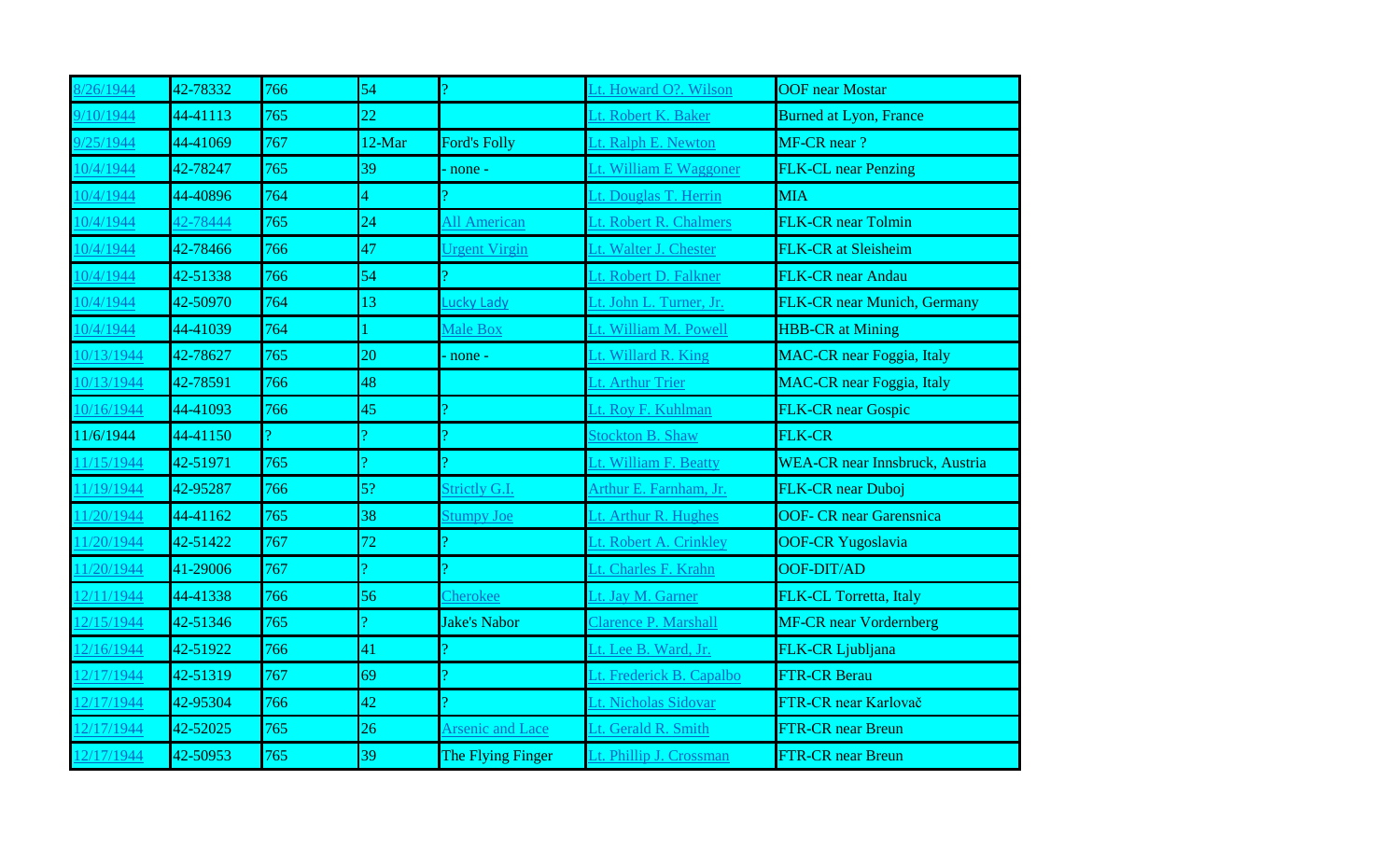| 2/17/1944  | 42-51322 | 767 | 66             | none -                                 | Lt. Charles V. Lang, Jr.       | <b>FTR-CR</b> near Gleiwitz      |
|------------|----------|-----|----------------|----------------------------------------|--------------------------------|----------------------------------|
| 2/17/1944  | 44-41158 | 767 | 77             | ŋ.                                     | Lt. Max M. Hailey              | <b>FTR-CR near Proesnitz</b>     |
| 12/17/1944 | 44-41016 | 765 | 33             | none -                                 | Lt. Thomas K. West             | <b>FTR-CR near Roehren</b>       |
| 2/17/1944  | 41-28913 | 767 | 67             |                                        | Lt. Robert A. Galvan           | FTR-CR near Jovice, Slovakia     |
| 2/17/1944  | 42-51324 | 764 | 12             | en ivien Bak /<br>attalue <sup>(</sup> | Lt. Kenneth B. Smith           | MF-CR near Omsenie, Slovakia     |
| 12/17/1944 | 42-51430 | 765 | 24             | <b>Tulsamerican</b>                    | Lt. Eugene P. Ford             | <b>FTR-CR</b> near Vis           |
| 2/18/1944  | 42-51898 | 767 | 63             |                                        | Lt. Edward K. George           | <b>FLK-CR</b> near Budapest      |
| 2/24/1944  | 42-94729 | 766 | $\overline{2}$ |                                        | <b>Cpt. Gerald Vanderhoven</b> | CR-Torretta, Italy (R&R Transp.) |
| 8/1945     | 44-48757 | 767 | 71             | Ő.                                     | Lt. Thomas R. Wiley            | <b>WEA-CR</b> near St. Oswald    |
| /20/1945   | 42-51378 | 765 | 25             |                                        | Lt. James R. Yancey            | FLK-CR at Linz, Austria          |
| /20/1945   | 44-48761 | 766 | $\Omega$       | none -                                 | Lt. Joseph M. O'Neal           | FLK-CR at Linz, Austria          |
| /31/1945   | 44-49501 | 767 |                | <b>Red Head</b>                        | Lt. Edward K. Delana           | OOF-DIT / AD                     |
| /31/1945   | 42-51412 | 764 |                |                                        | James G. Taylor                | <b>OOF</b> - Hungary             |
| 13/1945    | 44-49925 | 766 |                | none -                                 | Lt. Francis X. Fink            | FLK-CR near Vienna, Austria      |
| 13/1945    | 42-51695 | 765 | 39             | none -                                 | Lt. Robert M. Kelliher         | FLK-C/L near Torretta, Italy     |
| /21/1945   | 44-48993 | 765 | 24             | <b>Gene's HarePower</b>                | Lt. Dewey E. McMillen          | FLK-C/L near Neunkirchen         |
| 2/21/1945  | 42-51610 | 765 | 37             | Marjorie H.                            | Lt. Lawrence O. Woodruff       | FLK-CR near Vienna, Austria      |
| 21/1945    | 42-78408 | 766 | 49             |                                        | Lt. Josiah R. Hooper           | FLK-CR near Vienna, Austria      |
| /9/1945    | 44-50410 | 764 | $\overline{5}$ |                                        | Lt. Paul P. Viliesis           | <b>MAC-CR</b> near Punit         |
| 3/9/1945   | 42-78676 | 764 | $\overline{2}$ |                                        | Lt. Chester Lalewicz           | <b>MAC-CR</b> near Punit         |
| 3/23/1945  | 44-41091 | 764 |                |                                        | Lt. Wiliam R. Baird            | FLK-CR near Vienna, Austria      |
| 3/26/1945  | 42-51918 | 766 | $\Omega$       |                                        | Lt. Randall L. Webb            | MF-C/L at Pecs                   |
| 3/26/1945  | 44-49641 | 764 | 63             | $\overline{\mathbf{a}}$                | Lt. Raymond E. Spehalski       | <b>MF-CR</b> near Kingsted       |
| 3/26/1945  | 44-49428 | 765 | 29             | ő                                      | Lt. Lloyd R. Heinze            | <b>MF-CR</b> near Pecs           |
| 3/31/1945  | 42-51838 | 767 | 65             | <b>Natural</b>                         | Lt. Cleone C. Connor, Jr.      | <b>WEA-CR</b>                    |
| 4/11/1945  | 44-50743 | 765 | 28             |                                        | Lt. Robert Caran               | FLK-CR near Bronsolo, Italy      |